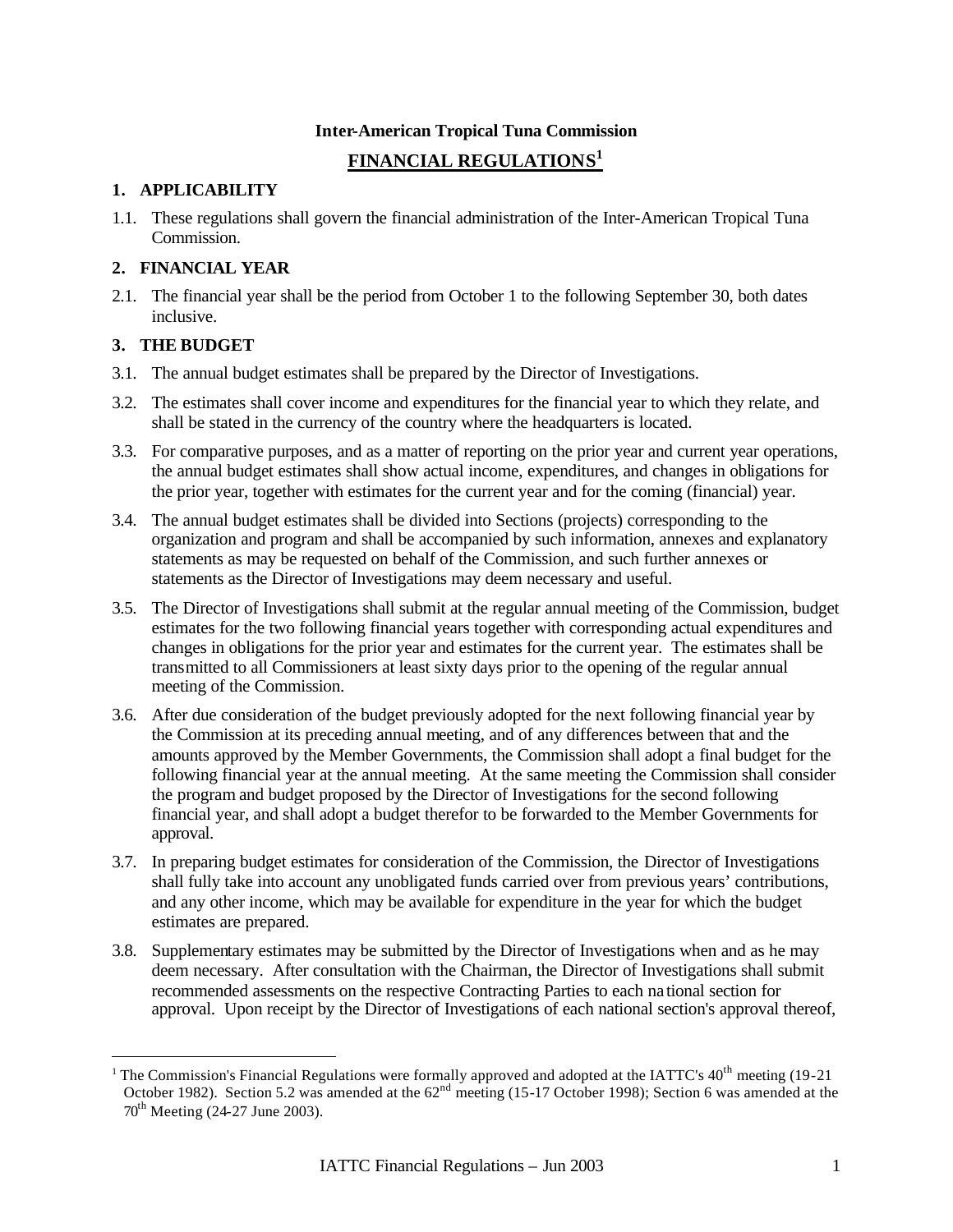the estimates and the assessments shall be deemed to have been adopted by the Commission and shall be submitted to the Contracting Parties for approval.

3.9. In the event that any Contracting Party or Parties should disapprove any budget adopted by the Commission, the Director of Investigations shall immediately notify each national section of the fact. The Director of Investigations, after consulting with the Chairman, shall recommend to each national section such revisions of the budget as seem desirable and such revisions of the respective Contracting Parties' assessments as may be necessary.

# **4. PUBLICATION OF BUDGET**

4.1. The budget of the Commission showing the projects proposed and the estimated cost of each, together with actual expenditures for the previous year, shall be printed in the annual report of the Commission.

# **5. APPROPRIATIONS**

- 5.1. The appropriations voted by the Commissions to the extent they are received from the Contracting Parties, shall constitute an authorization to the Director of Investigations to incur obligations and make payments for the purposes for which the appropriations were voted and up to the amounts so voted.
- 5.2. The Director of Investigations is authorized to carry forward unobligated funds from one fiscal year to the next in the amount of 25 percent of the total budget to meet contingencies. When the amount of such unobligated funds exceed 25 percent the Director shall consult with the Commissioners to decide whether the excess funds should be used to fund special research projects or to credit the member countries in proportion to the amounts they were billed for in that fiscal year.
- 5.3. Transfer between appropriation Sections (projects) may be made by the Director of Investigations up to an amount equal to 20% of the original appropriations for any Section (project). Transfer between appropriation Sections (projects) in excess of this amount must be authorized by the Chairman of the Commission.

# **6. PROVISION OF FUNDS**

- 6.1. The appropriations shall be financed by contributions from the Contracting Parties, in accordance with Article 1, paragraph 3 of the International Convention for the Inter-American Tropical Tuna Commission. Pending the receipt of such contributions, the appropriations may be financed from any remaining unobligated funds from previous years' contributions or other receipts.
- 6.2. In the assessment of the contributions of the Contracting Parties, adjustments shall be made to the amounts of the appropriations approved by the Commission for the following financial year in respect of:
	- (a) Supplementary appropriations for which contributions have not previously been assessed on the Contracting Parties:
	- (b) Miscellaneous income from which credits have not previously been taken into account, and any adjustments in estimated miscellaneous income previously taken into account;
	- (c) Contributions resulting from the assessments of new Member States under the provisions of Regulation 6.8.
- 6.3. After the Commission has adopted the budget, the Director of Investigations shall:
	- (a) Transmit the relevant documents to the Contracting Parties;
	- (b) Inform the Contracting Parties of their commitments with respect to annual contributions;
	- (c) Request them to remit their contributions.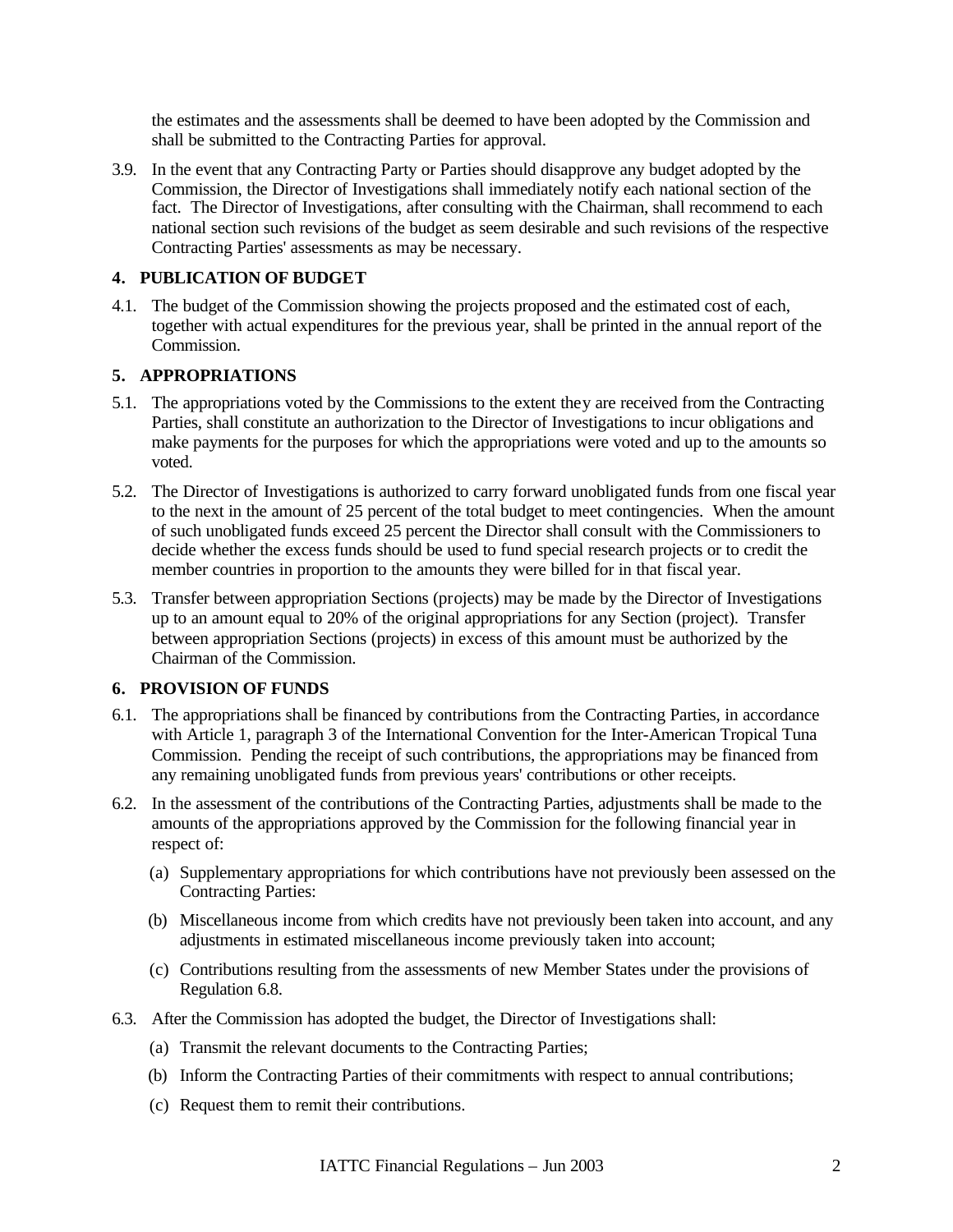- 6.4. Contributions shall be payable by the Contracting Parties in the currency of the country in which the Headquarters of the Commission is located, except that the Commission may accept payment in the currencies in which it may be anticipated that expenditures of the Commission will be made from time to time, up to an amount established each year by the Commission in connection with the preparation of the annual budget.
- 6.5. Contributions shall be payable by the Contracting Parties as of the first day of the financial year to which they relate and should be paid within 30 days, by 1 November of each financial year.
- 6.6. If a member of the Commission is in arrears in the payment of its contributions by an amount equal to or greater than the total of the contributions due from it for the preceding twenty-four (24) months, that member shall not be considered to be in good standing, unless otherwise decided by the Commission.
- 6.7. Payments made by a Contracting Party shall be credited to the contributions due in the order in which the Contracting Party was assessed.
- 6.8. The Director of Investigations shall submit to the regular annual meeting of the Commission a report on the collection of contributions.
- 6.9. New Member States shall be required to make a contribution for the year in which they become members. New Member States whose ratifications become effective during the first six months of a financial year shall be required to pay a full year's assessment. New Member States whose ratifications become effective during the last six months of a financial year shall be required to pay one-half year's assessment.
- 6.10. The assessment of contributions for Member States which withdraw from the Commission shall be based on the fraction of the financial year that the withdrawing state was a member of the Commission.

# **7. FUNDS**

7.1. There shall be established a General Fund for the purpose of accounting for the income and expenditures of the Commission. The contributions paid by Contracting Parties under Regulation  $6.\dot{1}$  and all miscellaneous income shall be credited to the General Fund.

# **8. OTHER INCOME**

- 8.1. All other income except:
	- (a) Contributions to the annual budget; and
	- (b) Refunds and direct expenditures made during the financial year

shall be classed as miscellaneous income and credited to the General Fund.

#### **9. CUSTODY OF FUNDS**

- 9.1. The Director of Investigations shall designate the bank or banks in which the funds of the Commission shall be kept.
- 9.2. To the extent practicable, funds which may be held for some time shall be maintained in interestbearing bank savings accounts.

#### **10. INTERNAL CONTROLS**

- 10.1. The Director of Investigations shall:
	- (a) Establish detailed financial procedures in order to ensure effective financial administration and the exercise of economy;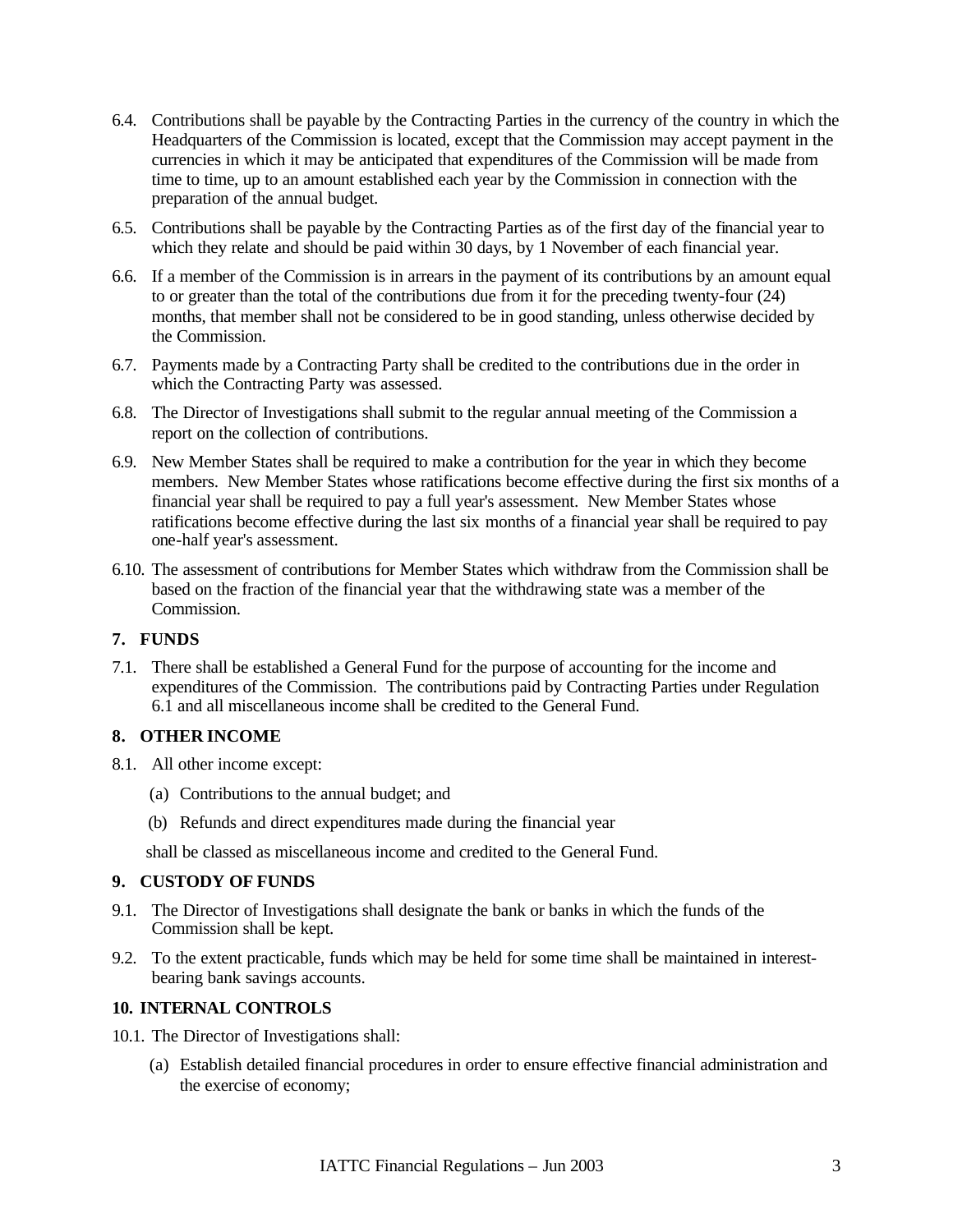- (b) Cause all payments to be made on the basis of supporting vouchers and other documents which ensure that the services or goods have been received, and that payment has not previously been made;
- (c) Designate the officers of the secretariat who may receive monies, incur obligations and make payments on behalf of the Commission;
- (d) Maintain an internal financial control which shall provide for an effective current examination and/or review of financial transactions in order to ensure:
	- i. The regularity of the receipt, custody and disposal of all funds and other financial resources of the Commission;
	- ii. The conformity of obligations and expenditures with the appropriations or other financial provision voted by the Commission;
	- iii. The economic use of the resources of the Commission.
- 10.2. No obligations shall be incurred until allotments or other appropriate authorizations have been made in writing under the authority of the Director of Investigations.
- 10.3. The Director of Investigations may, after full investigation, authorize the writing off of losses of accountable equipment, and other assets, provided that a statement of all such amounts written off shall be submitted to the Auditors with the annual accounts.
- 10.4. Tenders In writing for equipment, supplies, and other requirements shall be invited either by advertisement, or by direct request for quotation from at least three persons or firms able to supply the equipment, supplies, or other requirements if such exist, in connection with all purchases or contracts in excess of limits established by the Director of Investigations. For lesser amounts, but in excess of a limit established by the Director of Investigations, competition shall be obtained either by the above means or by telephone or personal inquiry. The foregoing rules, however, shall not apply in the following cases:
	- (a) Where equipment, supplies, or other, requisites are obtained from, or against contracts of vendors with, agencies of the governments of Member States and the equipment, supplies, and other requisites are thus furnished to the Commission at the same prices as apply to Government agencies.
	- (b) Where equipment, supplies or other requisites are obtained from, or against contracts of vendors with, the University of California, which equipment, supplies, or other requisites are furnished to the Commission at the same prices, and on the same basis as they are furnished to research agencies of the University of California, under the provisions of the Co-operative Agreement between the Commission and the University of California.
	- (c) Where it has been ascertained that only a single supplier exists and that fact is so certified by the Director of Investigations or his authorized agent.
	- (d) In case of emergency, or where, for any other reasons, obtaining of competition would not be in the best interest of the economical use of the Commission's funds, and that fact is so certified by the Director of Investigations or his authorized agent.

#### **11. THE ACCOUNTS**

- 11.1. The Director of Investigations shall maintain such accounting records as are necessary and shall submit to the Contracting Parties annual accounts showing for the financial year to which they relate:
	- (a) Outstanding obligations at the beginning and end of the year.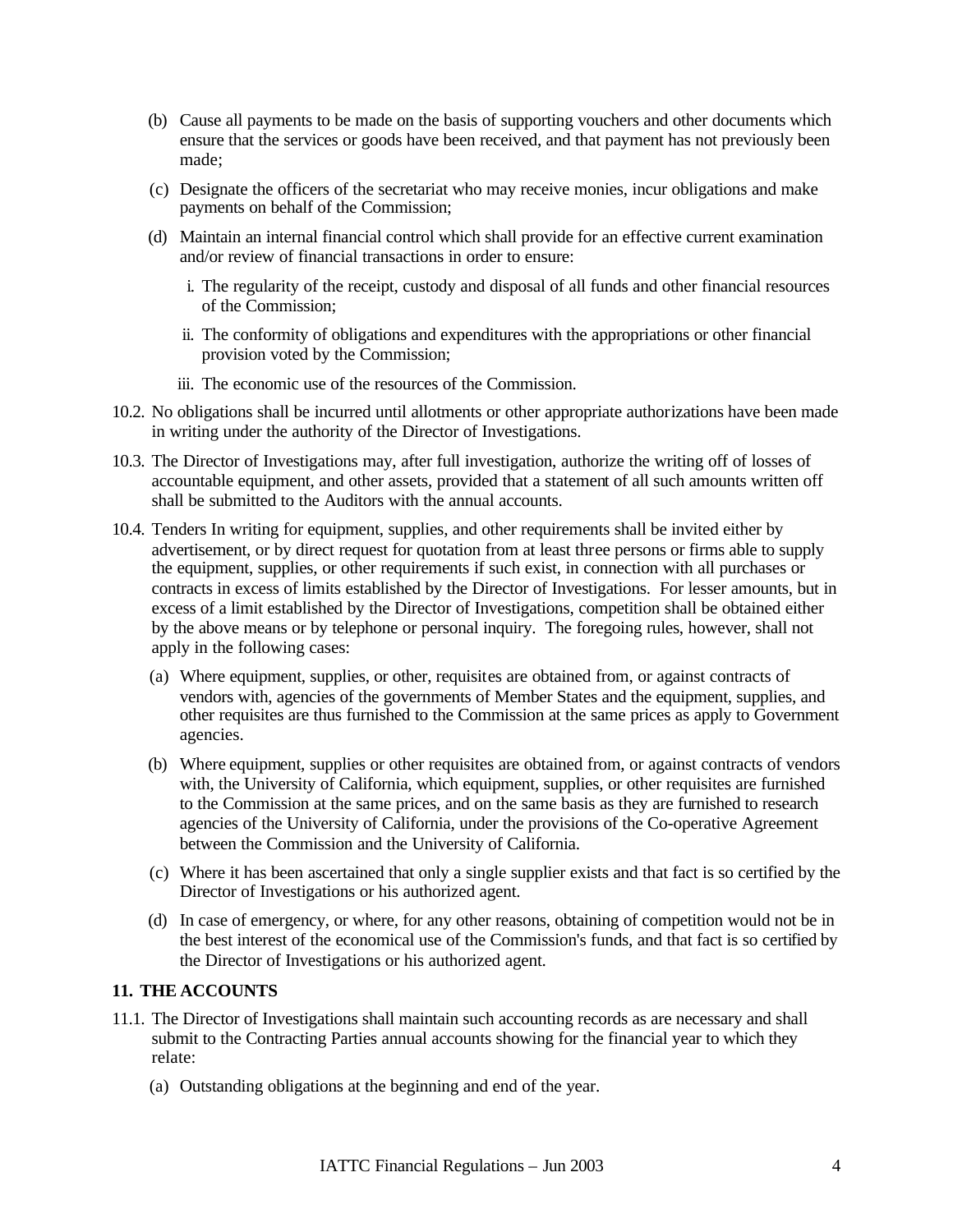- (b) Unobligated funds at the beginning and end of the year.
- (c) The income and expenditures during the year.
- (d) The status of appropriations, including:
	- i. The original budget appropriations for the year.
	- ii. The appropriations as modified by any transfers.
	- iii. Credits, if any, other than appropriations voted by the Commission.
	- iv. The amounts charged against those appropriations or other credits. He shall also give such other information as may be appropriate to indicate the current financial position of the Commission.
- 11.2. The annual accounts and accounting records of the Commission shall be presented in the currency of the country in which the Headquarters of the Commission is located; except that funds accounted for in other currencies may be shown in those currencies, with the rates of exchange, in terms of the currency of the country in which the Headquarters is located, at which they were acquired by the Commission.
- 11.3. The annual accounts shall be submitted by the Director of Investigations to the Auditors not later than sixty days following the end of the financial year.

#### **12. EXTERNAL AUDIT**

- 12.1. The accounts of the Commission shall be audited annually by a competent firm of public accountants selected by the Commission.
- 12.2. Having regard to the budgetary provisions for the audit, the Auditors shall perform such an audit as they deem necessary to certify:
	- (a) That the financial statements are in accord with the books and records of the Commission;
	- (b) That the financial transactions reflected in the statements have been in accordance with these Financial Regulations;
	- (c) That the monies on deposit and on hand have been verified by certificate received direct from the Commission's depositories of by actual count.
- 12.3. The Auditors shall be the sole judge as to the acceptance in whole or in part of the certifications by the Director of Investigations or his authorized agents and may proceed to such detailed examination and verifications as they choose of all financial records, including those relating to supplies, equipment and other contracts.
- 12.4. The Auditors may affirm by test the reliability of the internal audit, and may make such reports to the Commission with respect thereto as they may deem necessary.
- 12.5. The Auditors, in addition to certifying the correctness of the accounts, may make such observations as they deem desirable with respect to the efficiency of the financial procedures, the accounting system, the internal financial controls, and in general, the financial consequences of administrative practices.
- 12.6. The Auditors shall have no power to disallow items in the accounts, but shall draw to the attention of the Commission for appropriate action any transaction concerning which they entertain doubt as to the validity or propriety.
- 12.7. The Auditors shall prepare a report on the accounts certified, and on any matters on which the Commission by resolution thereon may from time to time give specific instructions.